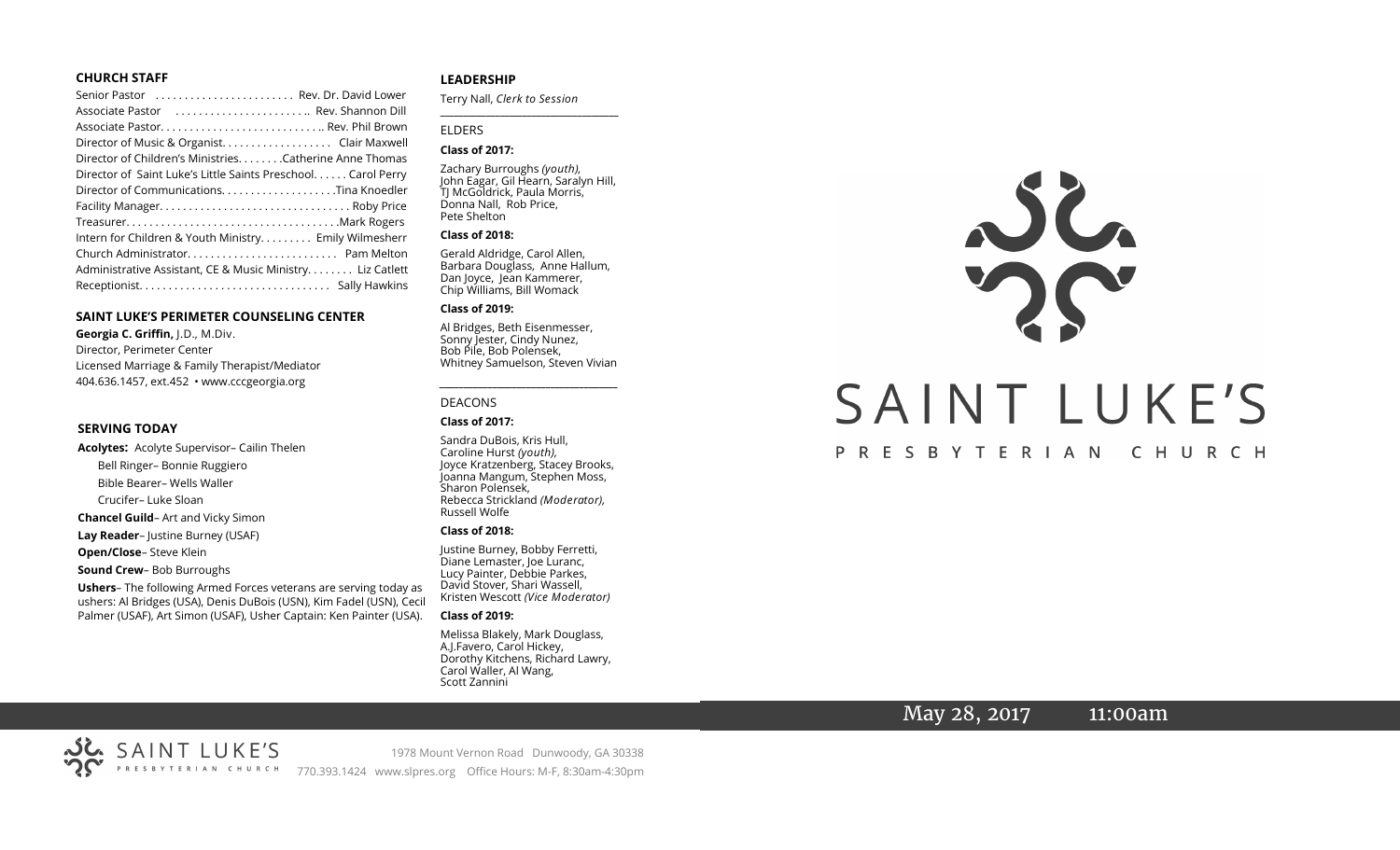

1978 Mount Vernon Road • Dunwoody, Georgia 30338 770.393.1424 • www.slpres.org

# **May 28, 2017**

Seventh Sunday of Easter

#### **Liturgical Color:** White

*White is used on days we celebrate the redemptive work of Jesus Christ, such as Easter, Christmas and Communion Sundays.*

*The flowers are given to the glory of God and in memory of America's men and women who sacrificed their lives in our nation's wars. Donated by the veterans of Saint Luke's.* 

## **SUNDAY SCHEDULE**

8:30am Chapel Communion Service

- 9:30am Sunday School
- 11:00am Sanctuary Worship Service

*Nursery available at all services and Sunday School. This schedule will change on June 11th. Please see page 6 for more details.* 

## MISSION

Responding to God's call and empowered by the Holy Spirit, we invite all to join us in knowing, serving, and sharing Jesus Christ here and around the world. VISION

To be a beacon of faith, hope, and love– every member an active disciple in Christ's ministry.

#### **WELCOME, GUESTS!**  We are delighted you are worshipping with us.

**DURING** the Welcome, please print the

requested information on the Friendship Pad and pass the Friendship Pad down the pew.

**AFTER** the worship service, please join us outside the Sanctuary where our Pastors or a church officer will be available to answer questions and provide you with a loaf of freshly -baked bread.

**FOR MORE** information about our programs, ministries or membership, please contact one of our Pastors at 770.393.1424, or visit our website: slpres.org.

# **THAT ALL MAY WORSHIP**

**ASSISTIVE** A hearing loop is accessible പ് by switching hearing aids to T-coil. Also,  $\frac{1}{\sqrt{1}}$ large print hymnals and back cushions are available. Please contact an usher for further assistance. **CHILDREN** are a precious part of our

church family, and we welcome them in worship. Worship notebooks and activity packets are available on the back ledges of the sanctuary for preschool and elementary ages. Each week, children are invited to walk up for an age-appropriate message during "Tell Us Our Story." After that time, they may remain in worship, or go to child care (PreK and younger).

# MUSIC MINISTRY

**Clair Maxwell clairmaxwell@slpres.org / 770.393.1424 ext. 227** 

#### **SUMMER MUSIC**

We are currently scheduling music for our summer worship services while our choirs take the summer off. If you play an instrument, take music lessons, or can't sing with the choirs during the year, this is your chance to share your gifts with the congregation. Music is needed at the 8:30 and 11am services from June 11 through August 20. All instrumentalists and singers are welcome and appreciated! Contact Clair Maxwell if interested.

\_\_\_\_\_\_\_\_\_\_\_\_\_\_\_\_\_\_\_\_\_\_\_\_\_\_\_\_\_\_\_\_\_\_\_\_\_\_\_\_\_\_\_\_\_\_\_\_\_\_\_\_\_\_\_\_\_\_\_\_\_\_\_\_\_\_\_\_\_\_\_\_\_\_\_\_\_\_\_\_\_\_\_\_\_\_\_\_\_\_\_\_\_\_\_\_\_\_\_\_

**CAMP LITTLE SAINTS**— Saint Luke's Preschool & Kindergarten is offering a fun camp for kids who turned 2 by September 1, 2016 through kids who have completed Kindergarten. 4 days each week, 9 a.m. - 1 p.m. Space is limited. Contact Carol Perry at 770.393.1424 ext. 240.

**GETTING SPACY** // May 30 – June 2 // Blast off for fun as we learn what it takes to be an astronaut! We'll suit up and climb aboard the SLLS Spaceship to explore the planets in our solar system. Along the way we'll make edible moon rocks and Martian Slime!

**TAKE ME OUT TO THE BALLGAME** // June 5 – June 8 // Grab your baseball hat and hit the SLLS ballpark! Our ball players will spend lots of time with balls of all kinds during the week. There will be plenty of ballpark snacks and we'll take home our own personalized trading cards!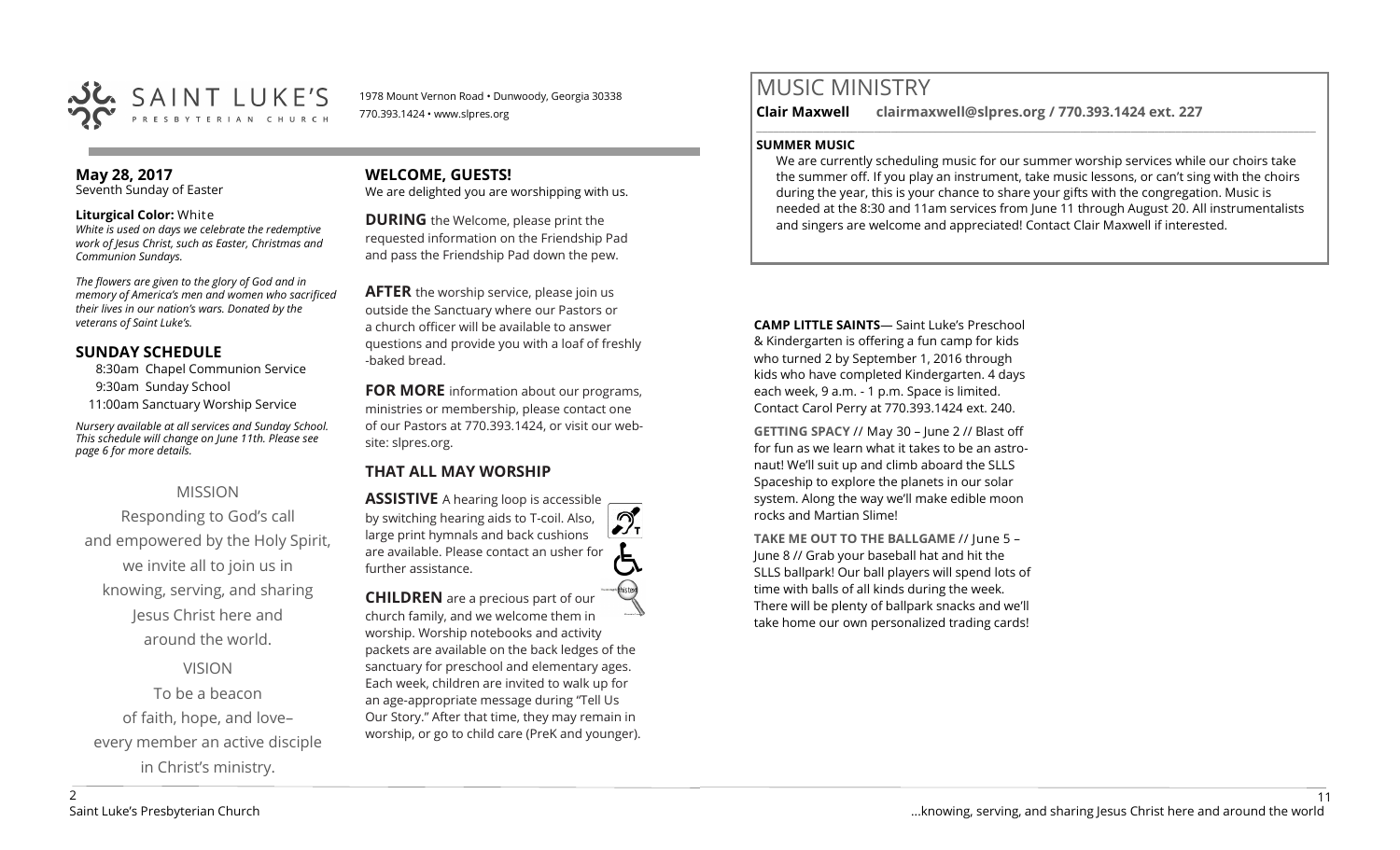# ADULT MINISTRY

**Shannon Dill shannondill@slpres.org / 770.393.1424 ext. 229** 

## **ADULT SUNDAY SCHOOL**

Classes meet between the worship services, 9:30-10:30am. Descriptions of current groups are available on our website (slpres.org) or http://bit.ly/AdultSundaySchool. Please join us!

 $\_$  ,  $\_$  ,  $\_$  ,  $\_$  ,  $\_$  ,  $\_$  ,  $\_$  ,  $\_$  ,  $\_$  ,  $\_$  ,  $\_$  ,  $\_$  ,  $\_$  ,  $\_$  ,  $\_$  ,  $\_$  ,  $\_$  ,  $\_$  ,  $\_$  ,  $\_$ 

## **FRIDAY MORNING MEN'S BIBLE STUDY**

Fellowship and Bible study every Friday from 6:40-8am in the Parlor with Dan Joyce.

#### **DISCIPLE SERIES**

The final study in the Series, *Christian Believer,* focuses on essential doctrines of the Christian faith and makes connections between the doctrine and daily living. Classes are Tuesdays, 7-9pm.

#### **BIBLE STUDY: "WAYFARERS"**

Come join David, Shannon or Phil as this week's preacher leads a study of the scripture for the upcoming Sunday's worship. Meet on Wednesdays at 10am in the church library.

# YOUTH MINISTRY

**Phil Brown philbrown@slpres.org / 770.393.1424 ext. 238 Emily Wilmesherr emilywilmesherr@slpres.org/ 770.393.1424 ext. 234**   $\_$  ,  $\_$  ,  $\_$  ,  $\_$  ,  $\_$  ,  $\_$  ,  $\_$  ,  $\_$  ,  $\_$  ,  $\_$  ,  $\_$  ,  $\_$  ,  $\_$  ,  $\_$  ,  $\_$  ,  $\_$  ,  $\_$  ,  $\_$  ,  $\_$  ,  $\_$  ,  $\_$  ,  $\_$  ,  $\_$  ,  $\_$  ,  $\_$  ,  $\_$  ,  $\_$  ,  $\_$  ,  $\_$  ,  $\_$  ,  $\_$  ,  $\_$  ,  $\_$  ,  $\_$  ,  $\_$  ,  $\_$  ,  $\_$  ,

#### **YOUTH SUNDAY SCHOOL**

Enjoy the Memorial Day weekend!

#### **YOUTH GROUP**

Enjoy the Memorial Day weekend!

#### **VACATION BIBLE SCHOOL 2017**

We are looking for five youth volunteers to help with the gathering time for VBS , June 12- 15. This includes skits, music, and energizers. Talk to Phil if you are interested. If you want to help in other areas of VBS, the volunteer sign-up sheet is on the wall in the pre-school area.

#### **VBS VOLUNTEER TRAINING**

If you are volunteering with VBS this year, please attend the following training: June 4, 12-1pm at Saint Luke's, Room 231/233.

# **In Preparation for Worship**

**Contract Contract** 

The role of the church is to be the witness to the presence of the Kingdom of God. *Lisa Sharon Harper*

| <b>Gathering Prayer</b>                                                                                                                                                                                                                                                                                                                                                                                             |                                                                |  |  |  |  |  |
|---------------------------------------------------------------------------------------------------------------------------------------------------------------------------------------------------------------------------------------------------------------------------------------------------------------------------------------------------------------------------------------------------------------------|----------------------------------------------------------------|--|--|--|--|--|
| <b>Prelude</b>                                                                                                                                                                                                                                                                                                                                                                                                      | Lead Kindly, Light John Dykes                                  |  |  |  |  |  |
| <b>Chiming of the Hour</b>                                                                                                                                                                                                                                                                                                                                                                                          |                                                                |  |  |  |  |  |
| <b>Welcome and Announcements</b>                                                                                                                                                                                                                                                                                                                                                                                    |                                                                |  |  |  |  |  |
| Call to Worship*                                                                                                                                                                                                                                                                                                                                                                                                    |                                                                |  |  |  |  |  |
| Leader: Alleluia, Christ is risen!<br>People: He is risen, indeed! Alleluia!<br>Leader: We give praise to God, the Lord of New Life,<br>People: for those who hunger for God shall find Him risen, and be fed by the truth!<br>Leader: All the earth will remember hope's victory,<br>People: all people will practice hope until the kingdom of heaven is come!<br>Leader: Let us worship the risen Lord, our God! |                                                                |  |  |  |  |  |
| Hymn #318*                                                                                                                                                                                                                                                                                                                                                                                                          | In Christ There is No East or West MCKEE                       |  |  |  |  |  |
| Call to Confession*<br>Leader: The Lord be with you.<br>People: And also with you.<br>Leader: Let us pray.                                                                                                                                                                                                                                                                                                          |                                                                |  |  |  |  |  |
| <b>Prayer of Confession*</b>                                                                                                                                                                                                                                                                                                                                                                                        |                                                                |  |  |  |  |  |
| Holy God,<br>We are prone to think too highly of ourselves.<br>We forget that it is You who are all good and holy.<br>We forget that You call us to do Your will, not the other way around.<br>Forgive us.<br>Empty us of all things that do not give glory to You,<br>so we can be filled with Your love again(Silence is kept for personal confession)                                                            |                                                                |  |  |  |  |  |
|                                                                                                                                                                                                                                                                                                                                                                                                                     | Leader: Lord, in Your mercy,<br>People: Hear our prayer. Amen. |  |  |  |  |  |
|                                                                                                                                                                                                                                                                                                                                                                                                                     |                                                                |  |  |  |  |  |

 $\epsilon$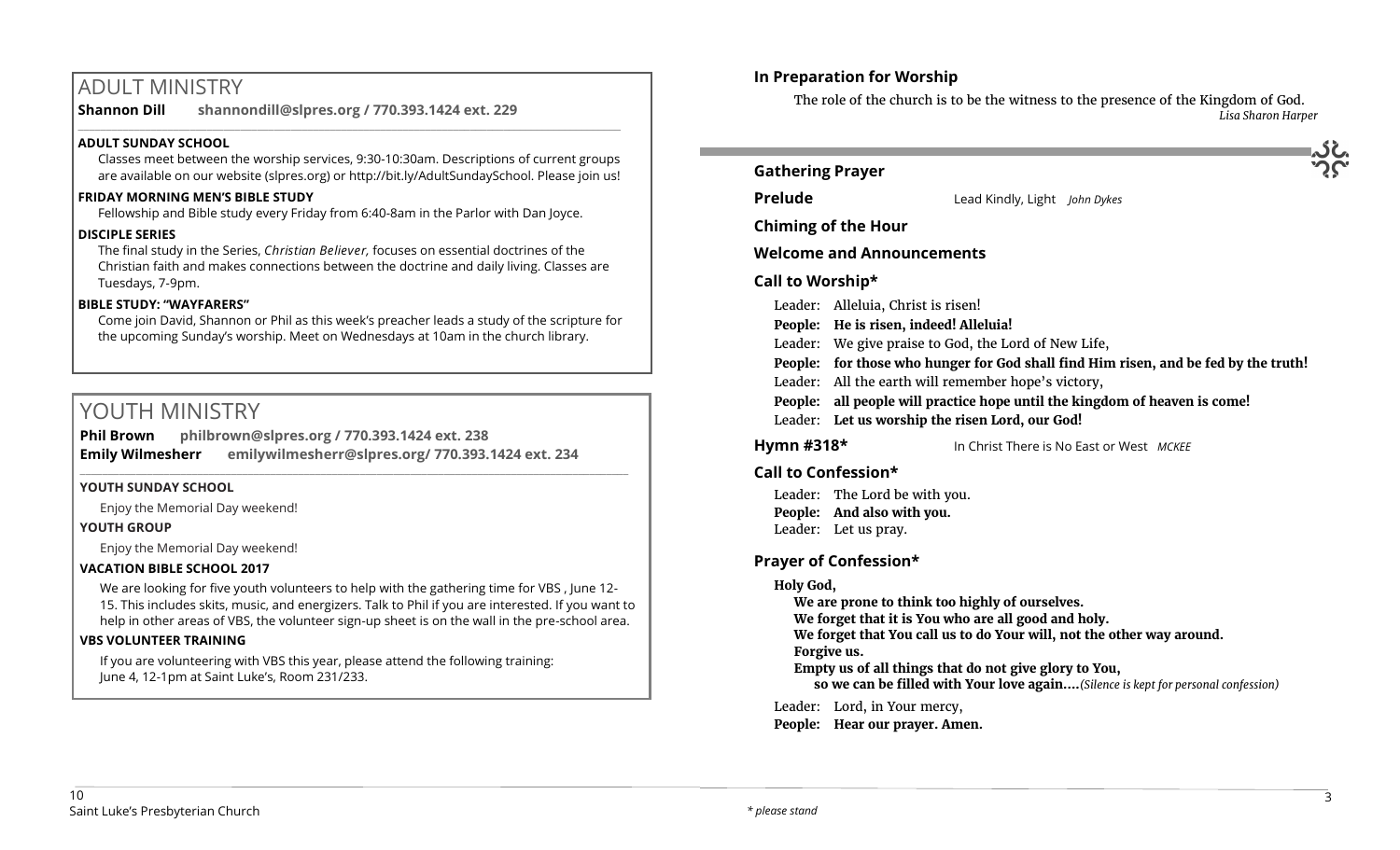#### **Assurance of Forgiveness\***

**Song of Praise\* Praise God, from Whom All Blessings Flow** *LASST UNS ERFREUEN* 

**Praise God, from whom all blessings flow. Praise God all creatures high and low. Alleluia, alleluia! Praise God, in Jesus fully known: Creator, Word and Spirit one. Alleluia, alleluia! Alleluia, alleluia, alleluia!** 

## **Passing of the Peace of Christ\***

Leader: May the peace of Christ be with you. **People: And also with you.**

## **Prayer for Illumination**

**Scripture Lesson** Galatians 3:23-29, *page 178 of the New Testament* Justine Burney (USAF)

Leader: The Word of the Lord. People: Thanks be to God.

# **Tell Us Our Story** Shannon Dill

 *Parents may take their children (through PreK) to our nursery, Room 120 in Sheppard Hall. Children in K, 1st or 2nd are encouraged to remain in worship. There is not Faithful friends this week due to the holiday weekend.*

| Anthem                                                                                                                   | Jubilate Deo Peter Anglea |  | Chancel Choir |
|--------------------------------------------------------------------------------------------------------------------------|---------------------------|--|---------------|
| Jubilate Deo, omnis terra; servite Domino in laetitia.<br>Introite in conspectu ejus in exultatione.                     |                           |  |               |
| Quoniam suavis est Dominus: in aeternum misericordia ejus,<br>et usque in generationem et generationem veritas ejus.     |                           |  |               |
| Make a joyful noise unto the Lord, all ye lands; serve the Lord with gladness.<br>Come before his presence with singing. |                           |  |               |
| For the Lord is good: his mercy is everlasting,                                                                          |                           |  |               |

and his truth endures to all generations.

## **Sermon** Phil Brown

**Hymn #476\*** Crashing Waters at Creation *CRASHING WATERS*

# S P L A S H ! CHILDREN'S MINISTRIES

**Catherine Anne Thomas cathomas@slpres.org / 770.393.1424 ext. 228 \_\_\_\_\_\_\_\_\_\_\_\_\_\_\_\_\_\_\_\_\_\_\_\_\_\_\_\_\_\_\_\_\_\_\_\_\_\_\_\_\_\_\_\_\_\_\_\_\_\_\_\_\_\_\_\_\_\_\_\_\_\_\_\_\_\_\_\_\_\_\_\_\_\_\_\_\_\_\_\_\_\_\_\_\_\_\_\_\_\_\_\_\_\_\_\_\_\_\_\_\_\_\_\_\_\_\_** 

#### **VBS VOLUNTEER TRAINING NEWS**

Fun Factory "employees" are encouraged to attend a training session:

~ **Sunday, June 4** from 12-1pm, Room 231/233, light lunch and drinks provided

*Please RSVP for the session to Liz Catlett. Childcare is available by reservation only for the June 4 session. We'll provide a spot for your child if you contact [lizcatlett@slpres.org.](mailto:lizcatlett@slpres.org) Please pack a lunch pail for your small factory workers!*

## **BUT WAIT, SOME GEARS ARE MISSING!**

We have a four large gears and many more small ones that are still missing from our VBS Fun Factory! Our biggest needs are two adults for Preschool Bible Adventures (to present the daily Bible story and activity to individual preschool classes in the Book Hive) and two adults for Preschool Kid Vid Cinema (the daily video clip and discussion with individual preschool classes in the chapel). We also have many other age level leaders' spots still open for both adults and youth helpers. Finally, if you can only help out a day or two, we need some adult "floaters" to fill in where needed most. If there's any way you can swing some shifts in our Fun Factory from June 12 - June 15 (that's Monday through Thursday mornings), please sign up on the board in the main lobby OR email [cathomas@slpres.org.](mailto:cathomas@slpres.orgThanks) Thanks for helping us get the Fun Factory up and running!

#### **IT'S A PENTECOST PARTY!**

All children and their parents are invited to join us in saying "Happy Birthday, Church" on Sunday, June 4 from 9:30 -10:30am in the Great Hall. We'll have crafts, games, and of course – birthday cupcakes! Wear something **red** and feel free to bring a friend!

#### **SUMMER SUNDAY SCHOOL FOR JUNE AND AUGUST**

Kids will love coming to Sunday School for 3 Sundays in June ( $11^{th}$ ,  $18^{th}$ ,  $25^{th}$ ) and 3 Sundays in August (13, 20, 27). Classes are from 9:30 to 10:15. (Beginning June 11, Sunday morning worship times are 8:30am and 10:30am)

**3's and Pre-K friends**: Eye-Popping Bible Lessons, Room 120, Sheppard Hall

**Completed Kindergarten through 5th Grade**: Faith Factory Games, Great Hall

This group will need two adult leaders each week. All game plans and materials provided. Visit the Sign-Up Genius below and tell us which day or days you can help coach the Purple Pulleys and the Green Gears! [http://www.signupgenius.com/go/20f0444a9af2fa13](http://www.signupgenius.com/go/20f0444a9af2fa13-faith)-faith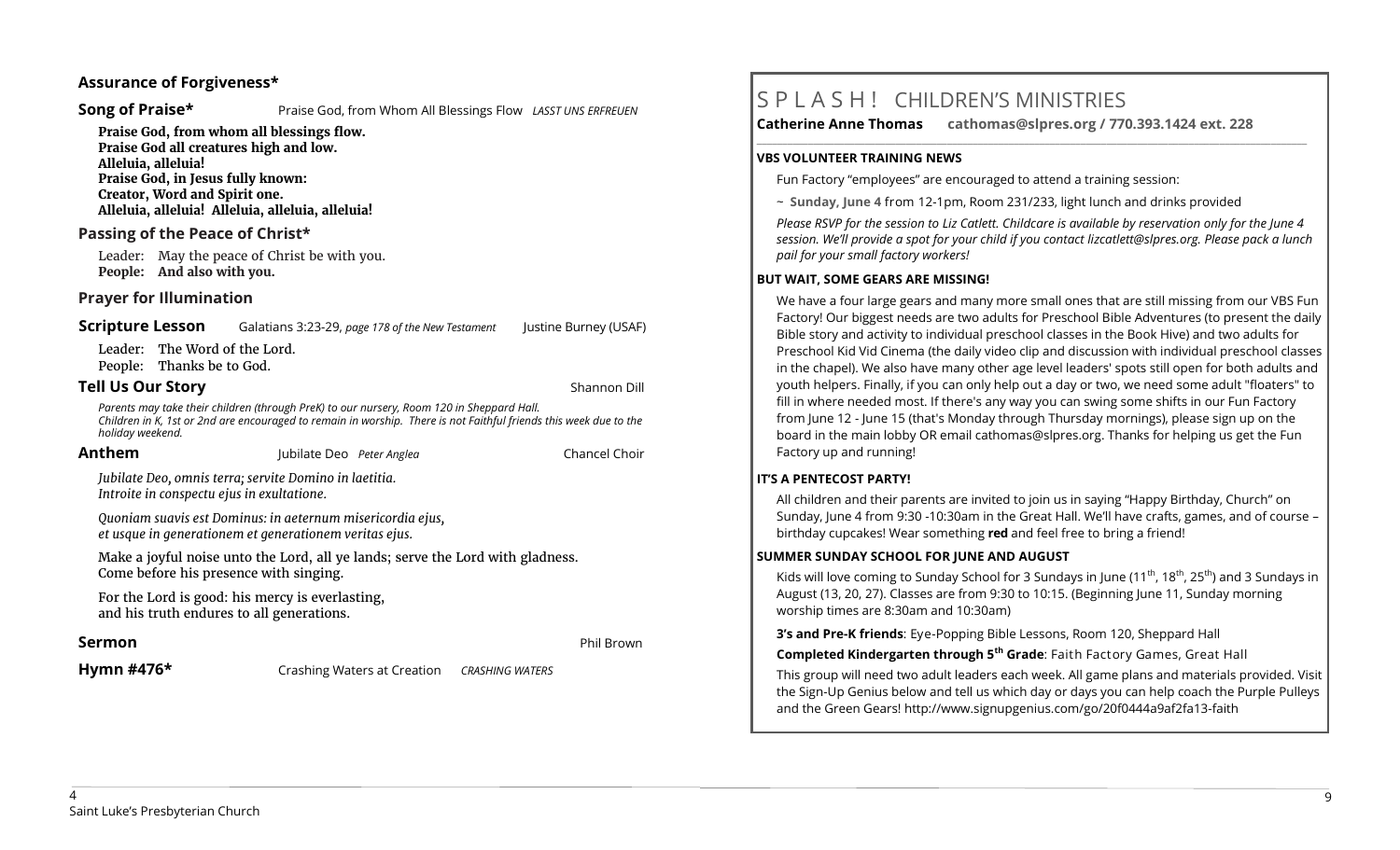We realize this change is soon and significant, but expect positive results. We anticipate and look forward to working with different constituencies to address any necessary adaptations along the way. And we certainly hope that these changes, a response to the feedback of our families with children and youth, will result in their increased attendance! Please feel free to be in touch with any of us if you have any questions or concerns. Thank you for your flexibility as we work to make worship and faith learning at Saint Luke's all it can be!

#### Sincerely,

The Saint Luke's Program Staff David, Shannon, Phil, Catherine Anne, Carol, and Clair

نځ ک

**NEW SAINT LUKE'S OFFICERS**— The following new class of officers will be ordained and/or installed during the 11am worship service on either May 28 or June 4. We offer prayers and thanks for these officers as they begin their leadership service.

**ELDERS** Class of 2020 Carol Ciepluch Leslie Hamlin Kay Loerch J J Singley Kelly Sloan Steve Thornton Brad Troha

Class of 2018 (Youth Elder)

Forest Herrick

# **DEACONS** cono

| Class of 2020        |
|----------------------|
| Thomas Brown         |
| Karleen Buchholz     |
| Jenny Cummiskey      |
| <b>Ron Davis</b>     |
| Daryl Moore          |
| <b>Emily Ritzler</b> |
| Vivian Smith         |
| Suzanne Thatcher     |

Class of 2019 Alyson Cohen

Class of 2018 Mary Frances Kitchens (Youth Deacon) Ron Valdes

Affirmation of Faith\* **Apostles'** Creed

**I believe in God, the Father Almighty, Maker of heaven and earth, and in Jesus Christ, His only Son, our Lord; who was conceived by the Holy Ghost, born of the Virgin Mary, suffered under Pontius Pilate; was crucified, dead, and buried; He descended into hell; the third day He rose again from the dead; He ascended into heaven, and sitteth on the right hand of God the Father Almighty; from thence He shall come to judge the quick and the dead. I believe in the Holy Ghost; the holy catholic Church; the communion of saints; the forgiveness of sins; the resurrection of the body; and the life everlasting. Amen. Prayers of the People The Lord's Prayer Our Father, who art in heaven, hallowed be thy Name, thy kingdom come, thy will be done, on earth as it is in heaven. Give us this day our daily bread;** 

> **and forgive us our debts, as we forgive our debtors; and lead us not into temptation, but deliver us from evil.**

**For thine is the kingdom, and the power, and the glory, forever. Amen.**